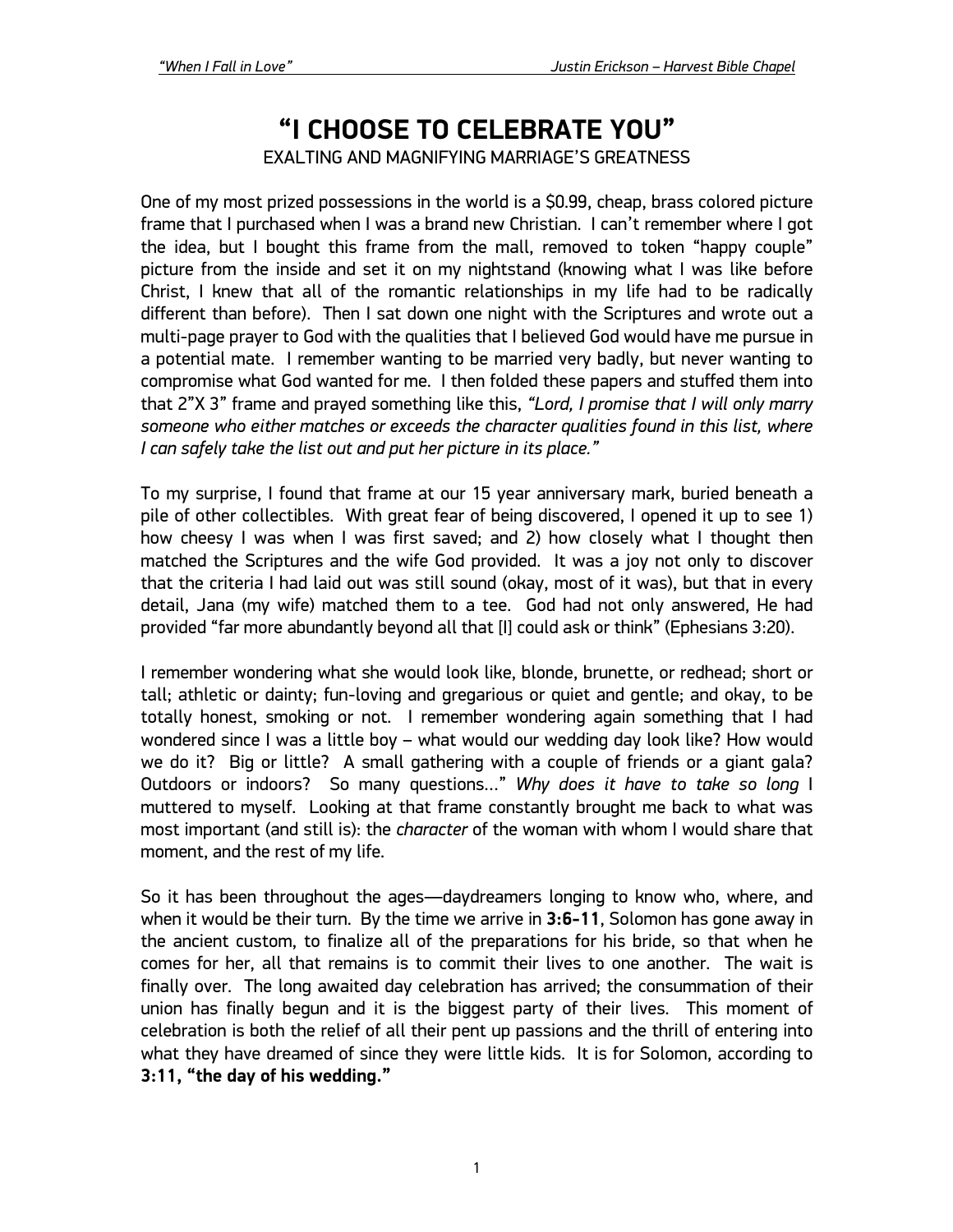This is a ceremony like no other. Modern weddings, even royal ones with all of their regalia, pomp, and circumstance, can't touch the celebration like the one in this book – which from God's perspective, honors His design. Therein is the main principle in this section: marriage, being from God, has a glory, dignity, majesty, and enormity to it, it should be exalted, magnified, and celebrated in a way that befits its Maker. Having experienced righteous, romantic love in all of it's fullness up to this point, a small, private ceremony before the "Justice of the Peace" and a couple of witnesses just doesn't cut it. In honor of his bride, and in a way that is worthy of God's special design, Solomon pulls out all the stops and honors the Shulamite by lavishing her with everything he can to show her how special she is to him, particularly on this day—a choice he must make every day for the rest of his life.

| To CELEBRATE your lover means that you                            |       | him or her with exquisite |
|-------------------------------------------------------------------|-------|---------------------------|
| displays of                                                       | , AND | . not                     |
| just on the wedding day, but for the rest of your lives together. |       |                           |

*In specific, this celebration has 3 impactful features, each of which is worthy of God's majestic, glorious, precious design.* A celebration worthy of God is:

- **1. P ! (3:6-8)**
	- A. Who is speaking in **v. 6** and what do they see?
	- B. According to the ancient custom of weddings in Israel during Solomon's day, why is this picture so meaningful?
	- C. What, besides the dust of the entourage, makes the **"columns of smoke"** that can be seen from afar, according to **v. 6**?
	- D. Who attends Solomon in this entourage, according to **v. 7-8** and how are they described?
	- E. What is their role and function, based on **v. 8** (cf. **2 Samuel 23:8-39**)?
	- F. What kind of personal impact would this event have on the Shulamite bride?
	- G. If this is Solomon descending on the Shulamite's humble village, how does the imagery of **v. 6-8** magnify the moment?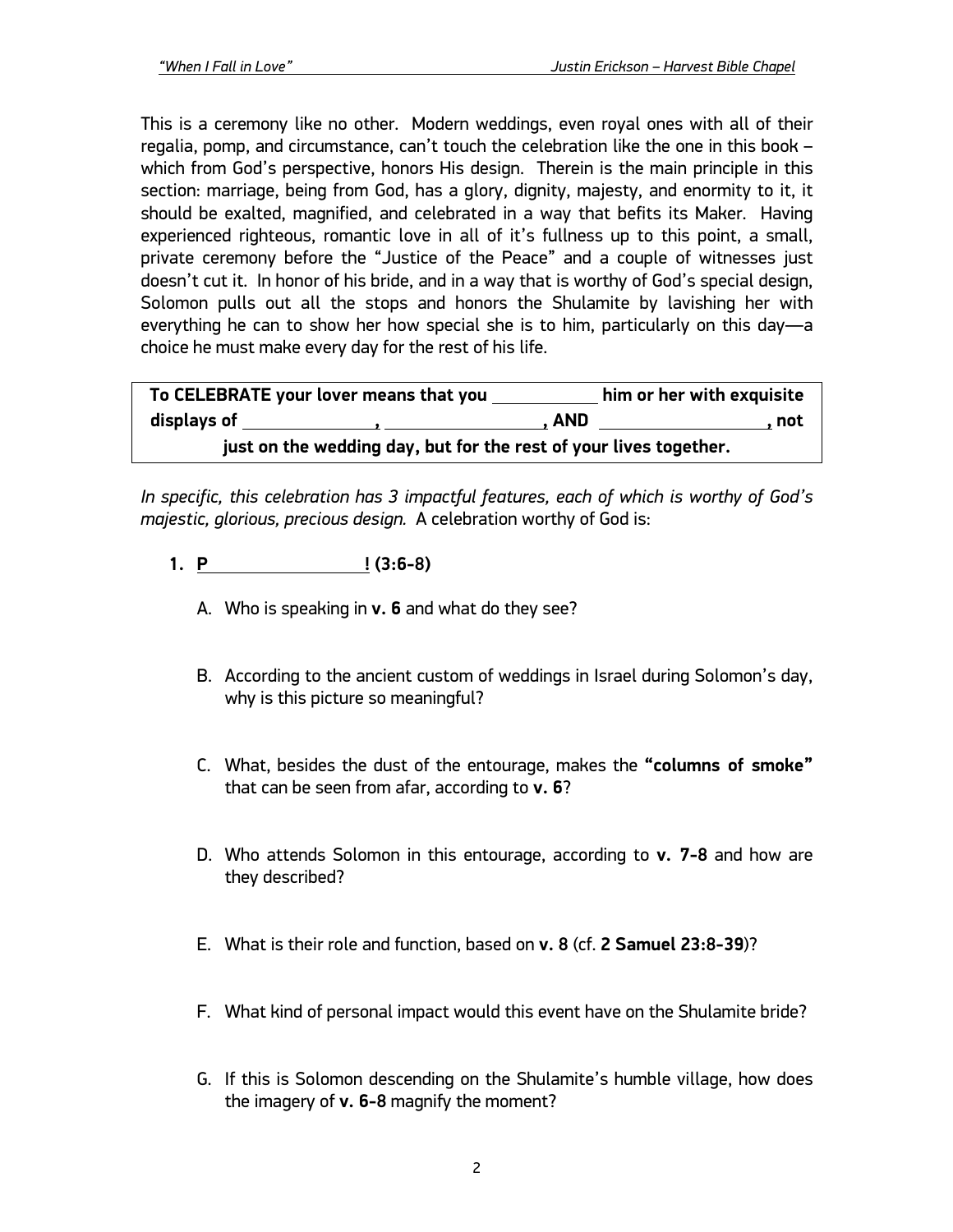- H. What are some examples that you have seen of powerful celebrations?
- I. What are some modern ways that a couple can follow this example and *powerfully* celebrate God's design in their wedding ceremony? What about for the rest of their lives?

## 2. **P ! (3:9-10)**

- A. What indications are in **v. 9** that this wedding is personalized by and for this couple?
- B. In **v. 9-10**, what words would describe the diligent care Solomon gave to this ceremony? Why is this significant?
- C. Why the precise attention to detail?
- D. What kind of impact would this event have on the Shulamite?
- E. Why are such personal touches so important and impactful in a wedding ceremony?
- F. What are some examples that you have seen of appropriately personal celebrations?
- G. What are some modern ways that a couple can follow this example and personally celebrate God's design in their wedding ceremony? What about for the rest of their lives?
- 3. **J ! (3:11)**
	- A. Who starts speaking in **v. 11** and how do we know there is a change?
	- B. What is the impact of this statement: **"Go out…and look upon King Solomon…"** especially in light of who said it?